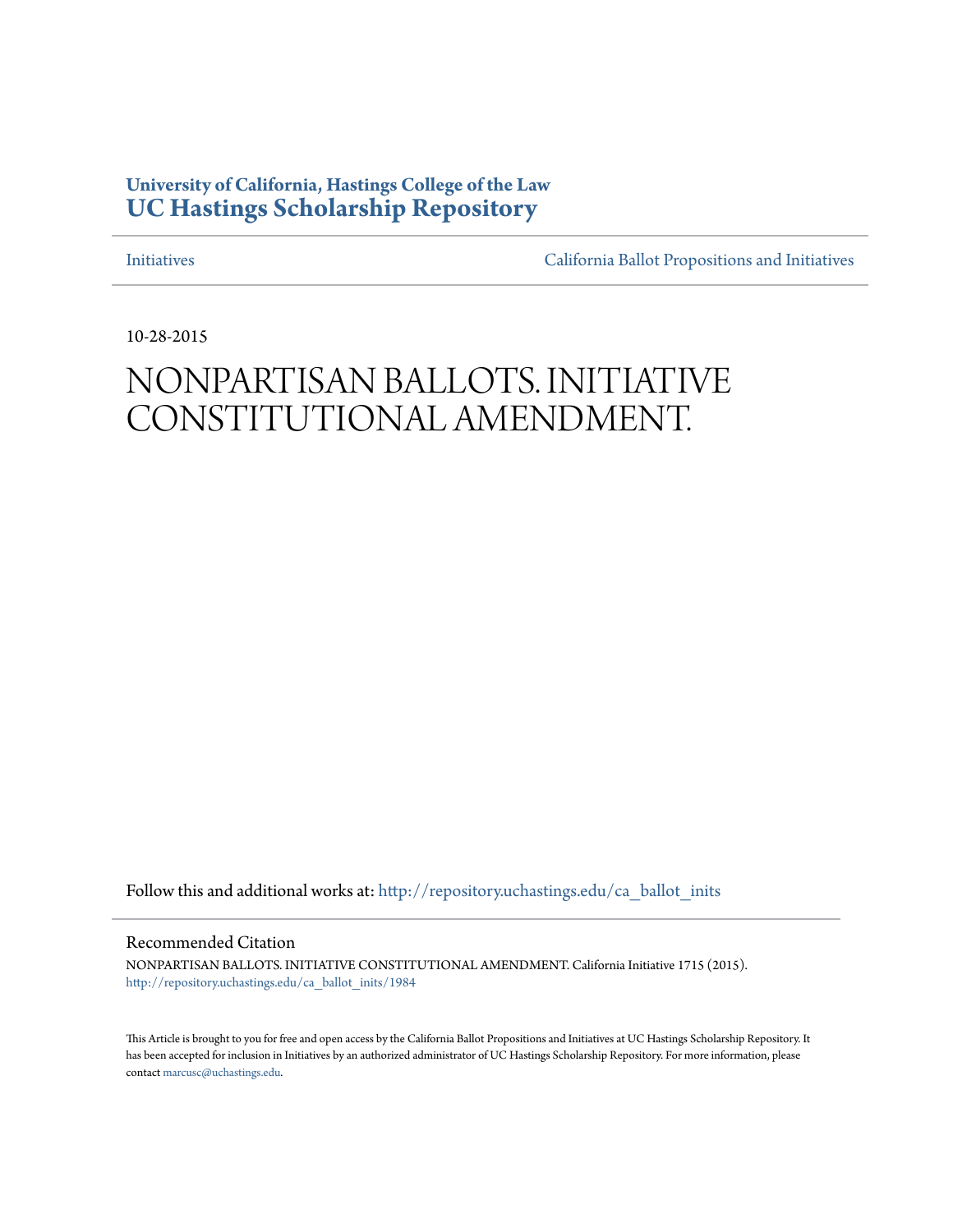Office of-the Attorney General ATTN: Initiative Coordinator P.O. Box 944255 Sacramento, CA 94244-2550

**REVEIVED** AUG 2 5 2015

INITIATIVE COORDINATOR ATTORNEY GENERAL'S OFFICE

Attorney General of California:

This note is a written request for a circulating title and summary for the attached proposed initiative measure.

I've enclosed a check for \$200.

Further, here are my required attestations.

I, Terrance Lynn, declare under penalty of perjury that I am a citizen of the United States, 18 years of age or older, and a-resident of San Mateo county, California.

Signed-*Dated, August 23* 

I, Terrance Lynn, acknowledge that it is a misdemeanor under state law (Section 18650 of the Elections Code) to knowingly or willfully allow the signatures on an initiative petition to be used for any purposes other than qualification of the proposed measure for the ballot. I certify that I will not knowingly or willfully allow the signatures for this initiative to be used for any purpose other than qualification of the measure for the **ballet** 

Signature of Proponent Dated this 23rd-day of August 2015

As a suggestion, you may consider this as a working summary for the initiative. "This initiative would remove all party affiliations from ballots."

For more information about this initiative and as my public contact information, please visit my website www.theTerryLynn.com. My email is contact@theTerryLynn.com. My address is 165 Georgia Lane, Portola Valley, California 94028.

Regards, Terrance Lynn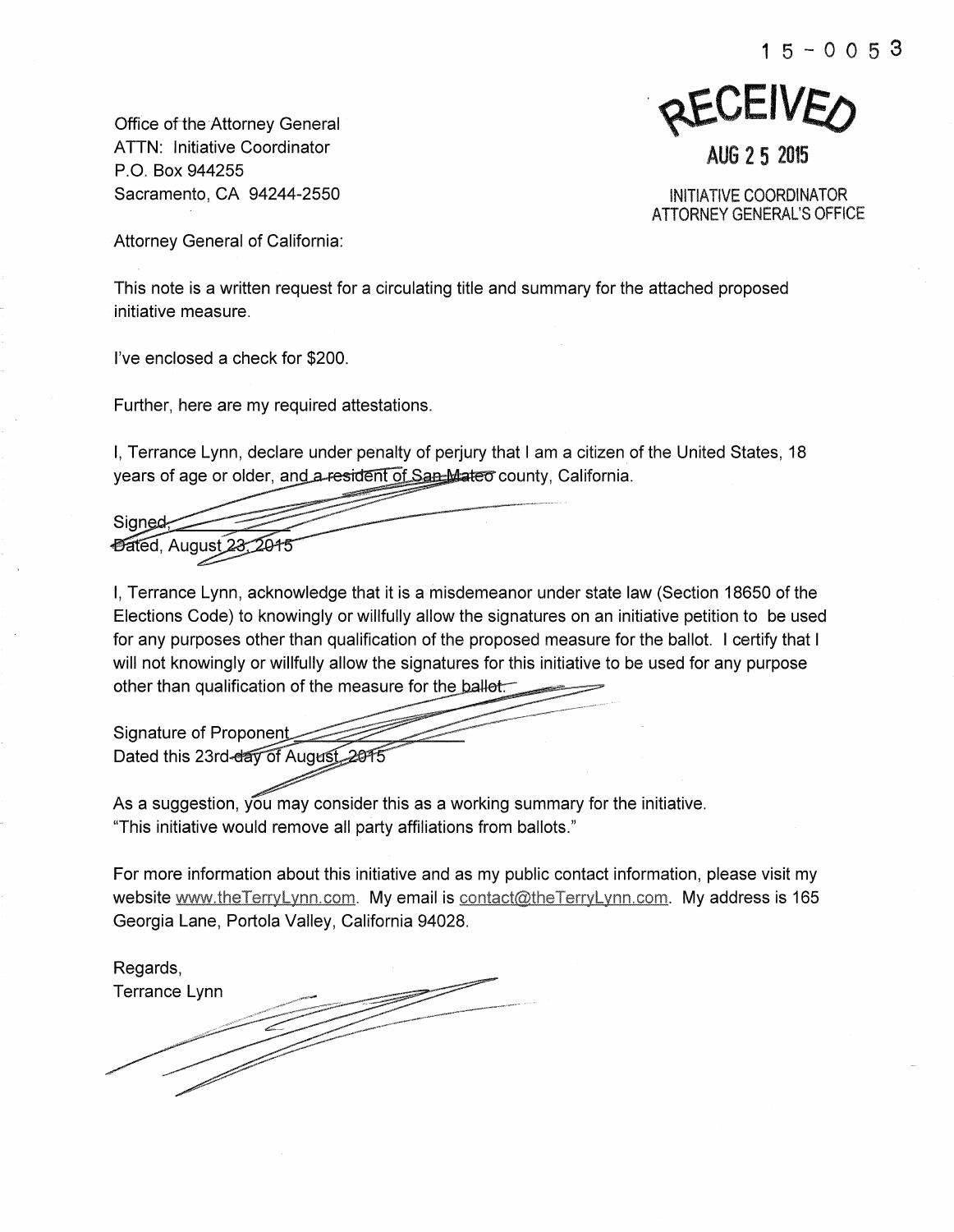## **Non-Partisan Ballots**

Purpose:

In an effort to remove party line voting and partisan generalizations, this initiative intends to strike party affiliation from the ballot.

This initiative amends the California Constitution, Article II, Section 5 (b), to add a "not" before the word "have".

The amended text would look as follows (with the new text in bold and underlined). "

(b) Except as otherwise provided by Section 6, a candidate for a congressional or state elective office may not have his or her political party preference, or lack of political party preference, indicated upon the ballot for the office in the manner provided by statute.  $\bar{H}$